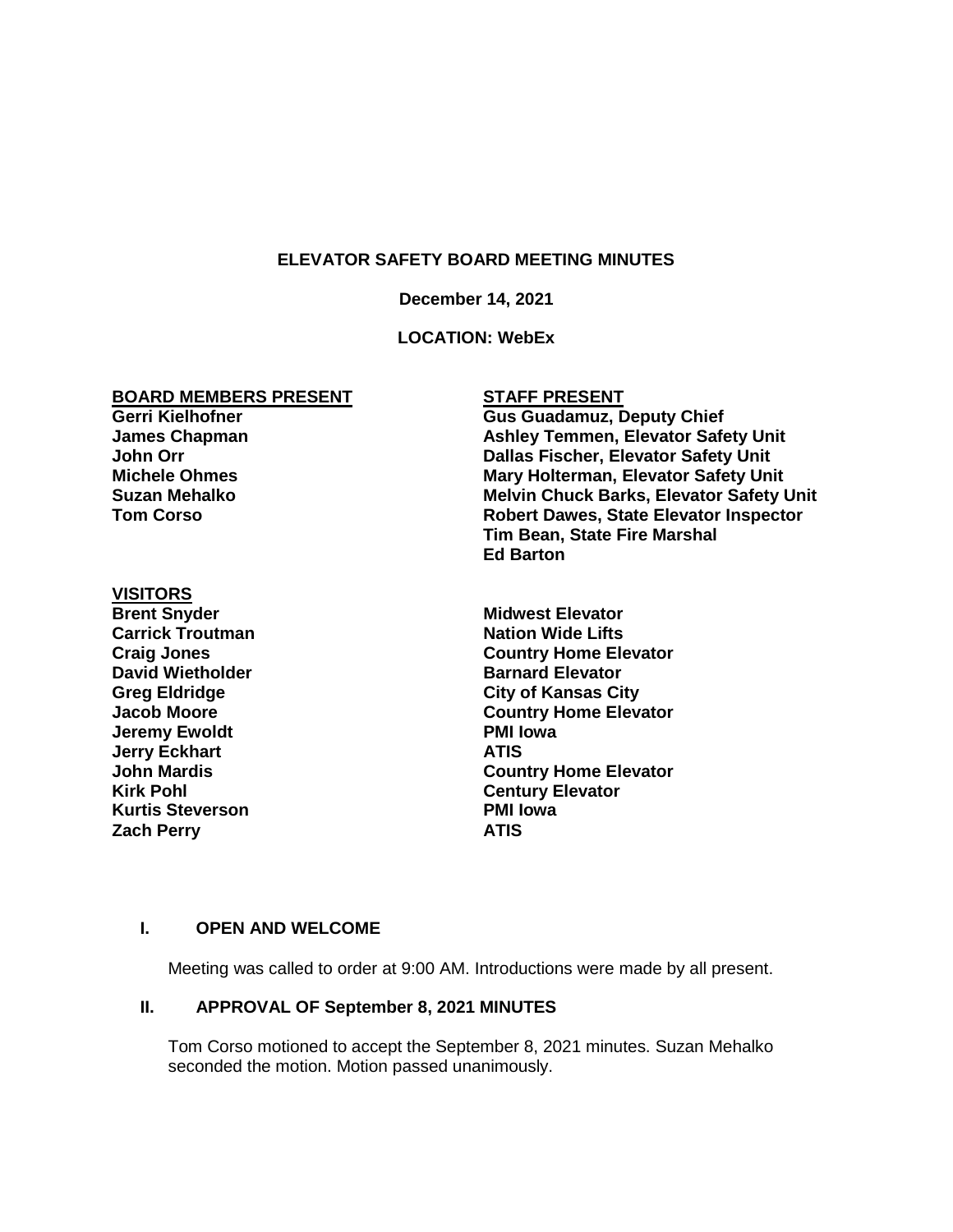## **III. APPROVAL OF October 20, 2021 EMAIL MINUTES**

Tom Corso motioned to accept the October 20, 2021 minutes. Suzan Mehalko seconded the motion. Motion passed unanimously.

## **IV. APPROVAL OF October 25, 2021 EMAIL MINUTES**

Tom Corso motioned to accept the October 25, 2021 minutes. Suzan Mehalko seconded the motion. Motion passed unanimously.

## **V. APPROVAL OF December 8, 2021 EMAIL MINUTES**

Tom Corso motioned to accept the December 8, 2021 minutes. Suzan Mehalko seconded the motion. Motion passed unanimously.

### **VI. MECHANIC LICENSE**

The Elevator Safety Board approved a policy to create a limited Mechanic License. This license will allow elevator personnel to work on specific equipment as follows:

A1.71 Section 4.1 Rack and Pinion Elevators A17.1 Section 5.7 Special Purpose Personnel Elevators

This policy is to be proposed as a rule change and amended onto the State Cod of Regulations by January 1, 2024

John Orr motioned to create a Type III Limited Mechanic License policy. Suzan Mehalko seconded the motion. Motion passed unanimously.

# **VII. NEW MECHANIC**

### **Jeremy Ewoldt**

Jim Chapman motioned to grant a Type III Limited Mechanic License. Gerri Kielhofner seconded the motion. Motion passed unanimously.

### **Kirtus Steverson**

Jim Chapman motioned to grant a Type III Limited Mechanic License. Gerri Kielhofner seconded the motion. Motion passed unanimously.

### **John Mardis**

Jim Chapman motioned to grant a mechanic license. John Orr seconded the motion. Motion passed unanimously.

### **Jacob Moore**

Jim Chapman motioned to deny mechanics license. Tom Corso seconded the motion. Motion passed unanimously.